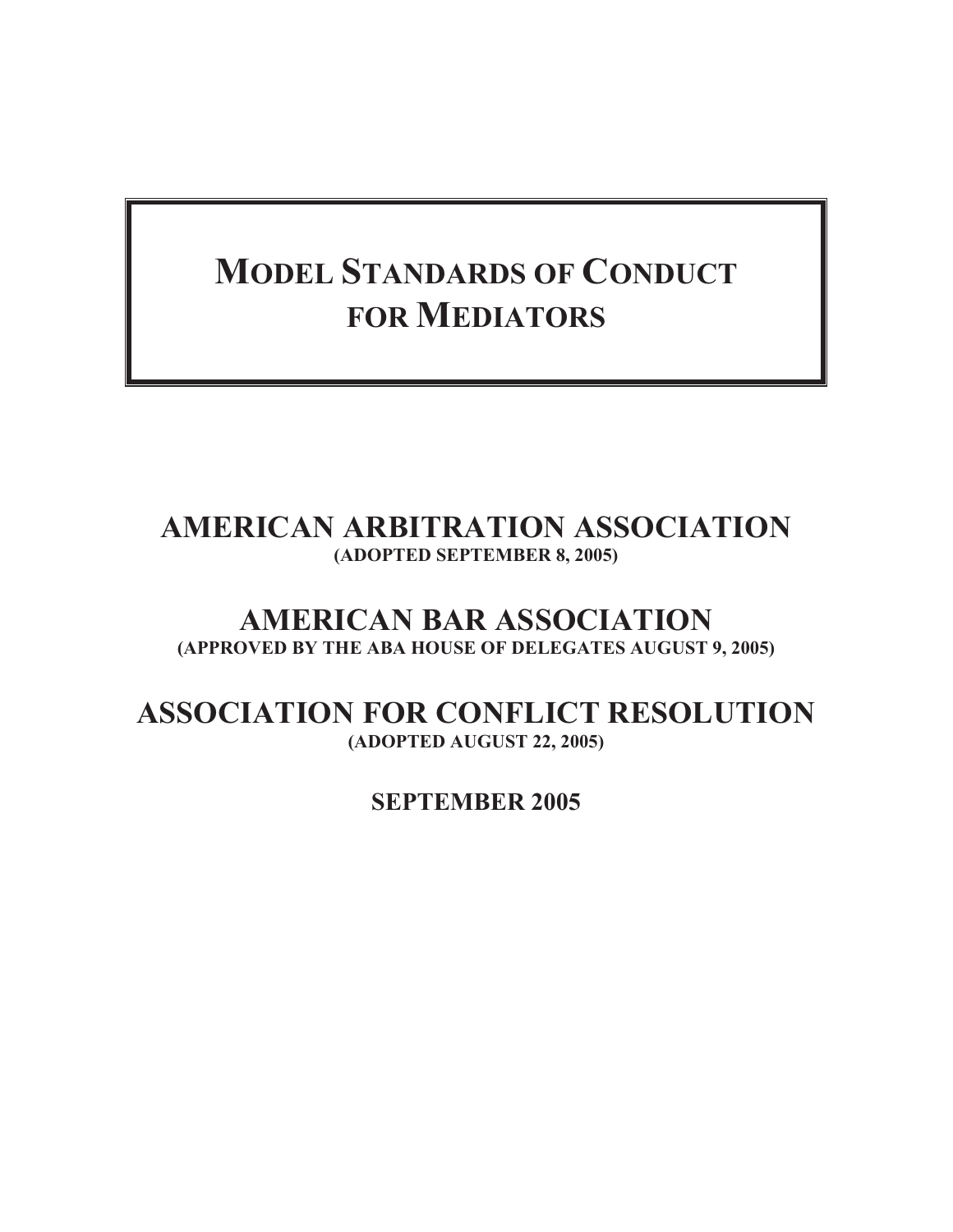#### **The Model Standards of Conduct for Mediators 2005**

The Model Standards of Conduct for Mediators was prepared in 1994 by the American Arbitration Association, the American Bar Association's Section of Dispute Resolution, and the Association for Conflict Resolution<sup>1</sup>. A joint committee consisting of representatives from the same successor organizations revised the Model Standards in 2005. $^2$  Both the original 1994 version and the 2005 revision have been approved by each participating organization.<sup>3</sup>

#### **Preamble**

 Mediation is used to resolve a broad range of conflicts within a variety of settings. These Standards are designed to serve as fundamental ethical guidelines for persons mediating in all practice contexts. They serve three primary goals: to guide the conduct of mediators; to inform the mediating parties; and to promote public confidence in mediation as a process for resolving disputes.

Mediation is a process in which an impartial third party facilitates communication and negotiation and promotes voluntary decision making by the parties to the dispute.

Mediation serves various purposes, including providing the opportunity for parties to define and clarify issues, understand different perspectives, identify interests, explore and assess possible solutions, and reach mutually satisfactory agreements, when desired.

#### **Note on Construction**

These Standards are to be read and construed in their entirety. There is no priority significance attached to the sequence in which the Standards appear.

 $\overline{a}$ 

<sup>1</sup> The Association for Conflict Resolution is a merged organization of the Academy of Family Mediators, the Conflict Resolution Education Network and the Society of Professionals in Dispute Resolution (SPIDR). SPIDR was the third participating organization in the development of the 1994 Standards.

 $2$  Reporter's Notes, which are not part of these Standards and therefore have not been specifically approved by any of the organizations, provide commentary regarding these revisions.

 $^3$  The 2005 version to the Model Standards were approved by the American Bar Association's House of Delegates on August 9, 2005, the Board of the Association of Conflict Resolution on August 22, 2005 and the Executive Committee of the American Arbitration Association on September 8, 2005.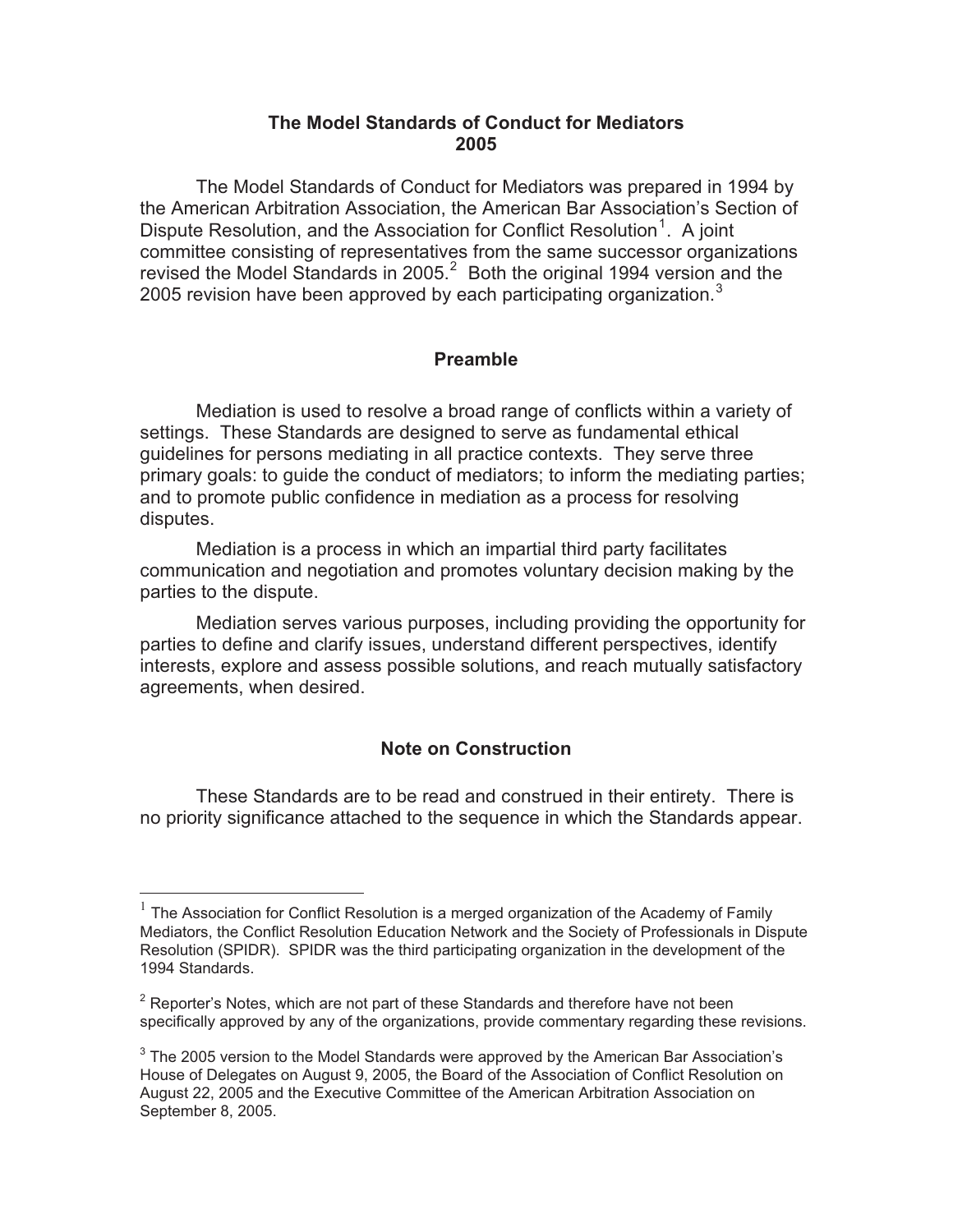The use of the term "shall" in a Standard indicates that the mediator must follow the practice described. The use of the term "should" indicates that the practice described in the standard is highly desirable, but not required, and is to be departed from only for very strong reasons and requires careful use of judgment and discretion.

The use of the term "mediator" is understood to be inclusive so that it applies to co-mediator models.

These Standards do not include specific temporal parameters when referencing a mediation, and therefore, do not define the exact beginning or ending of a mediation.

Various aspects of a mediation, including some matters covered by these Standards, may also be affected by applicable law, court rules, regulations, other applicable professional rules, mediation rules to which the parties have agreed and other agreements of the parties. These sources may create conflicts with, and may take precedence over, these Standards. However, a mediator should make every effort to comply with the spirit and intent of these Standards in resolving such conflicts. This effort should include honoring all remaining Standards not in conflict with these other sources.

These Standards, unless and until adopted by a court or other regulatory authority do not have the force of law. Nonetheless, the fact that these Standards have been adopted by the respective sponsoring entities, should alert mediators to the fact that the Standards might be viewed as establishing a standard of care for mediators.

#### **STANDARD I. SELF-DETERMINATION**

- A. A mediator shall conduct a mediation based on the principle of party selfdetermination. Self-determination is the act of coming to a voluntary, uncoerced decision in which each party makes free and informed choices as to process and outcome. Parties may exercise self-determination at any stage of a mediation, including mediator selection, process design, participation in or withdrawal from the process, and outcomes.
	- 1. Although party self-determination for process design is a fundamental principle of mediation practice, a mediator may need to balance such party self-determination with a mediator's duty to conduct a quality process in accordance with these Standards.
	- 2. A mediator cannot personally ensure that each party has made free and informed choices to reach particular decisions, but, where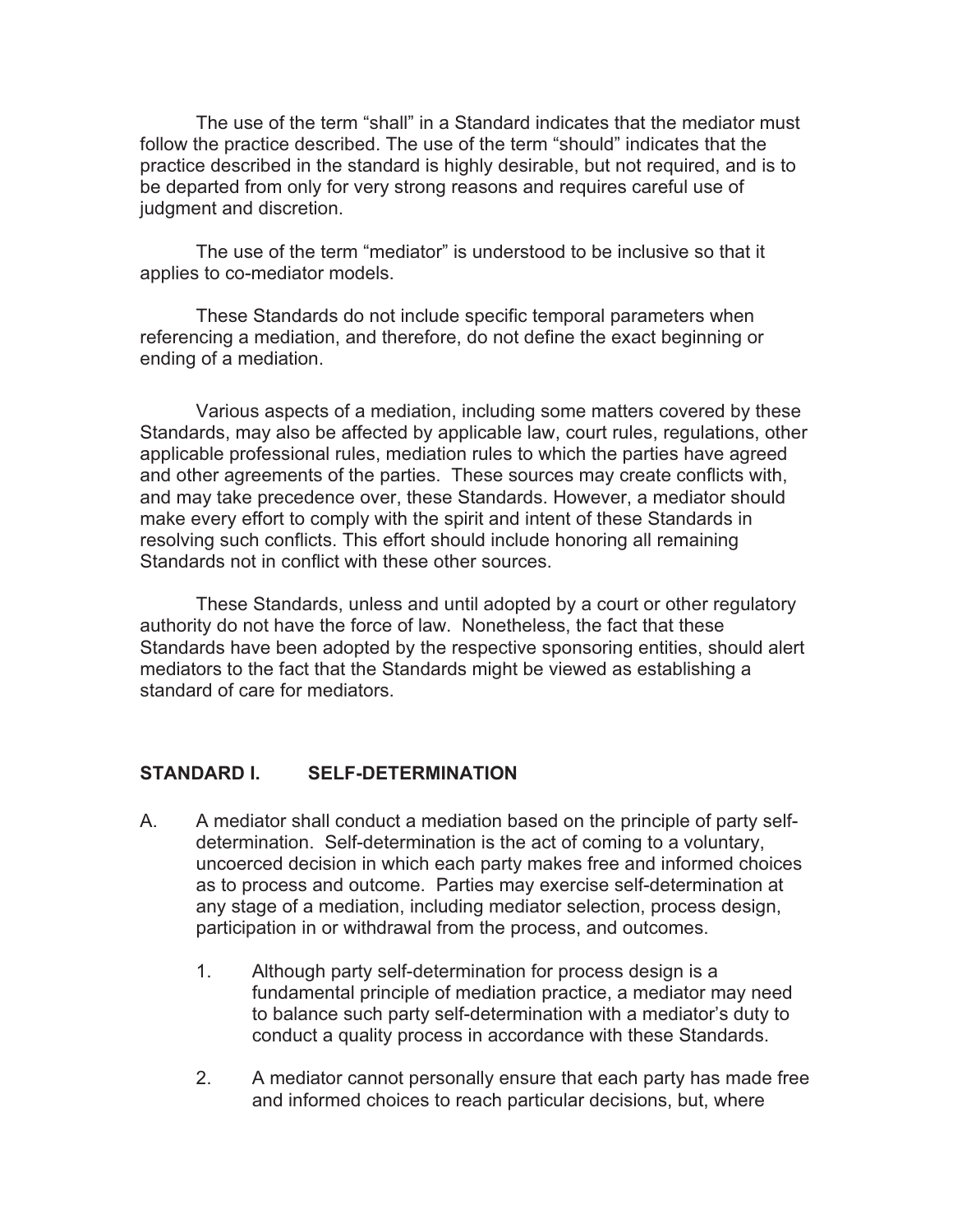appropriate, a mediator should make the parties aware of the importance of consulting other professionals to help them make informed choices.

B. A mediator shall not undermine party self-determination by any party for reasons such as higher settlement rates, egos, increased fees, or outside pressures from court personnel, program administrators, provider organizations, the media or others.

#### **STANDARD II. IMPARTIALITY**

- A. A mediator shall decline a mediation if the mediator cannot conduct it in an impartial manner. Impartiality means freedom from favoritism, bias or prejudice.
- B. A mediator shall conduct a mediation in an impartial manner and avoid conduct that gives the appearance of partiality.
	- 1. A mediator should not act with partiality or prejudice based on any participant's personal characteristics, background, values and beliefs, or performance at a mediation, or any other reason.
	- 2. A mediator should neither give nor accept a gift, favor, loan or other item of value that raises a question as to the mediator's actual or perceived impartiality.
	- 3. A mediator may accept or give de minimis gifts or incidental items or services that are provided to facilitate a mediation or respect cultural norms so long as such practices do not raise questions as to a mediator's actual or perceived impartiality.
- C. If at any time a mediator is unable to conduct a mediation in an impartial manner, the mediator shall withdraw.

#### **STANDARD III. CONFLICTS OF INTEREST**

A. A mediator shall avoid a conflict of interest or the appearance of a conflict of interest during and after a mediation. A conflict of interest can arise from involvement by a mediator with the subject matter of the dispute or from any relationship between a mediator and any mediation participant, whether past or present, personal or professional, that reasonably raises a question of a mediator's impartiality.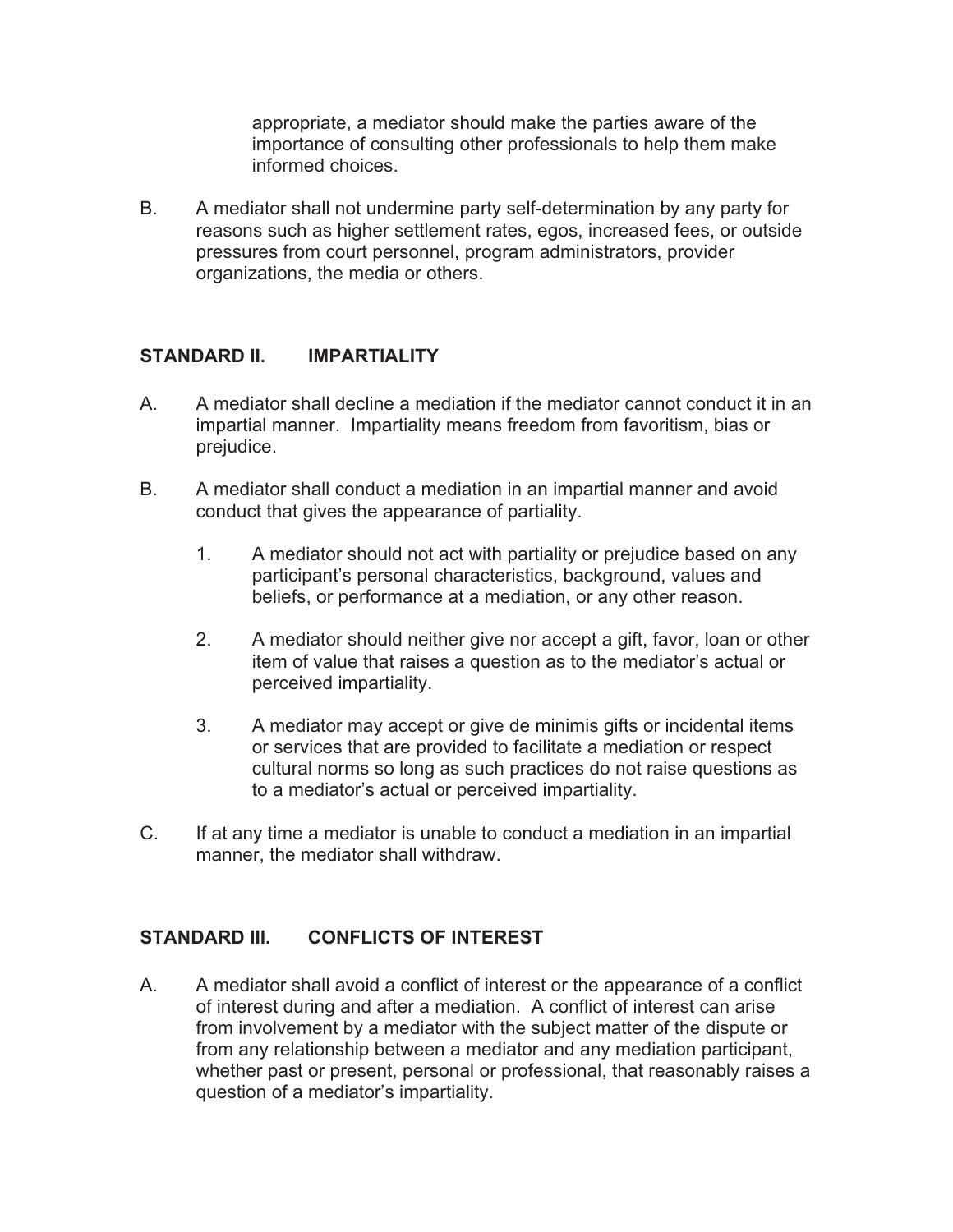- B. A mediator shall make a reasonable inquiry to determine whether there are any facts that a reasonable individual would consider likely to create a potential or actual conflict of interest for a mediator. A mediator's actions necessary to accomplish a reasonable inquiry into potential conflicts of interest may vary based on practice context.
- C. A mediator shall disclose, as soon as practicable, all actual and potential conflicts of interest that are reasonably known to the mediator and could reasonably be seen as raising a question about the mediator's impartiality. After disclosure, if all parties agree, the mediator may proceed with the mediation.
- D. If a mediator learns any fact after accepting a mediation that raises a question with respect to that mediator's service creating a potential or actual conflict of interest, the mediator shall disclose it as quickly as practicable. After disclosure, if all parties agree, the mediator may proceed with the mediation.
- E. If a mediator's conflict of interest might reasonably be viewed as undermining the integrity of the mediation, a mediator shall withdraw from or decline to proceed with the mediation regardless of the expressed desire or agreement of the parties to the contrary.
- F. Subsequent to a mediation, a mediator shall not establish another relationship with any of the participants in any matter that would raise questions about the integrity of the mediation. When a mediator develops personal or professional relationships with parties, other individuals or organizations following a mediation in which they were involved, the mediator should consider factors such as time elapsed following the mediation, the nature of the relationships established, and services offered when determining whether the relationships might create a perceived or actual conflict of interest.

#### **STANDARD IV. COMPETENCE**

- A. A mediator shall mediate only when the mediator has the necessary competence to satisfy the reasonable expectations of the parties.
	- 1. Any person may be selected as a mediator, provided that the parties are satisfied with the mediator's competence and qualifications. Training, experience in mediation, skills, cultural understandings and other qualities are often necessary for mediator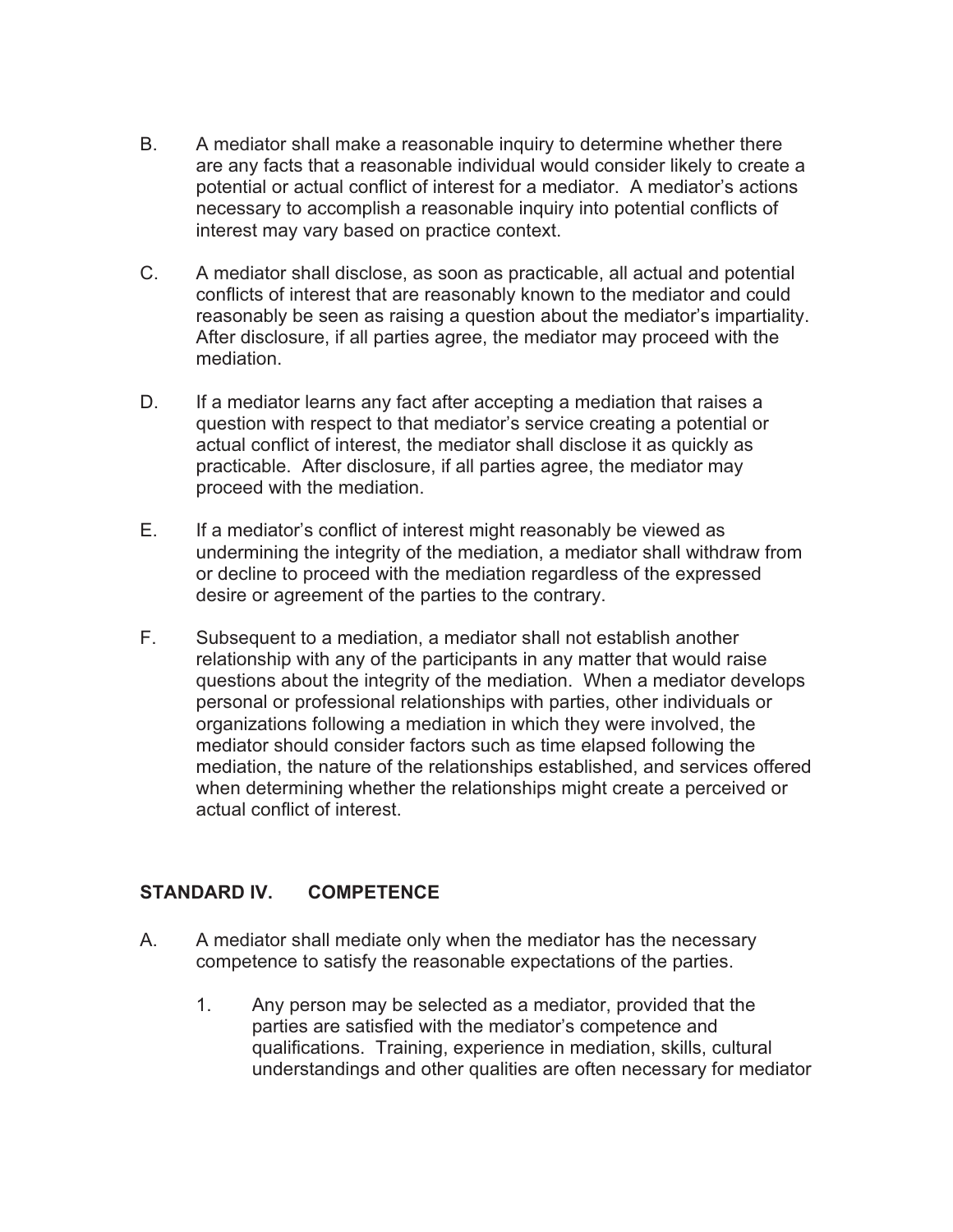competence. A person who offers to serve as a mediator creates the expectation that the person is competent to mediate effectively.

- 2. A mediator should attend educational programs and related activities to maintain and enhance the mediator's knowledge and skills related to mediation.
- 3. A mediator should have available for the parties' information relevant to the mediator's training, education, experience and approach to conducting a mediation.
- B. If a mediator, during the course of a mediation determines that the mediator cannot conduct the mediation competently, the mediator shall discuss that determination with the parties as soon as is practicable and take appropriate steps to address the situation, including, but not limited to, withdrawing or requesting appropriate assistance.
- C. If a mediator's ability to conduct a mediation is impaired by drugs, alcohol, medication or otherwise, the mediator shall not conduct the mediation.

#### **STANDARD V. CONFIDENTIALITY**

- A. A mediator shall maintain the confidentiality of all information obtained by the mediator in mediation, unless otherwise agreed to by the parties or required by applicable law.
	- 1. If the parties to a mediation agree that the mediator may disclose information obtained during the mediation, the mediator may do so.
	- 2. A mediator should not communicate to any non-participant information about how the parties acted in the mediation. A mediator may report, if required, whether parties appeared at a scheduled mediation and whether or not the parties reached a resolution.
	- 3. If a mediator participates in teaching, research or evaluation of mediation, the mediator should protect the anonymity of the parties and abide by their reasonable expectations regarding confidentiality.
- B. A mediator who meets with any persons in private session during a mediation shall not convey directly or indirectly to any other person, any information that was obtained during that private session without the consent of the disclosing person.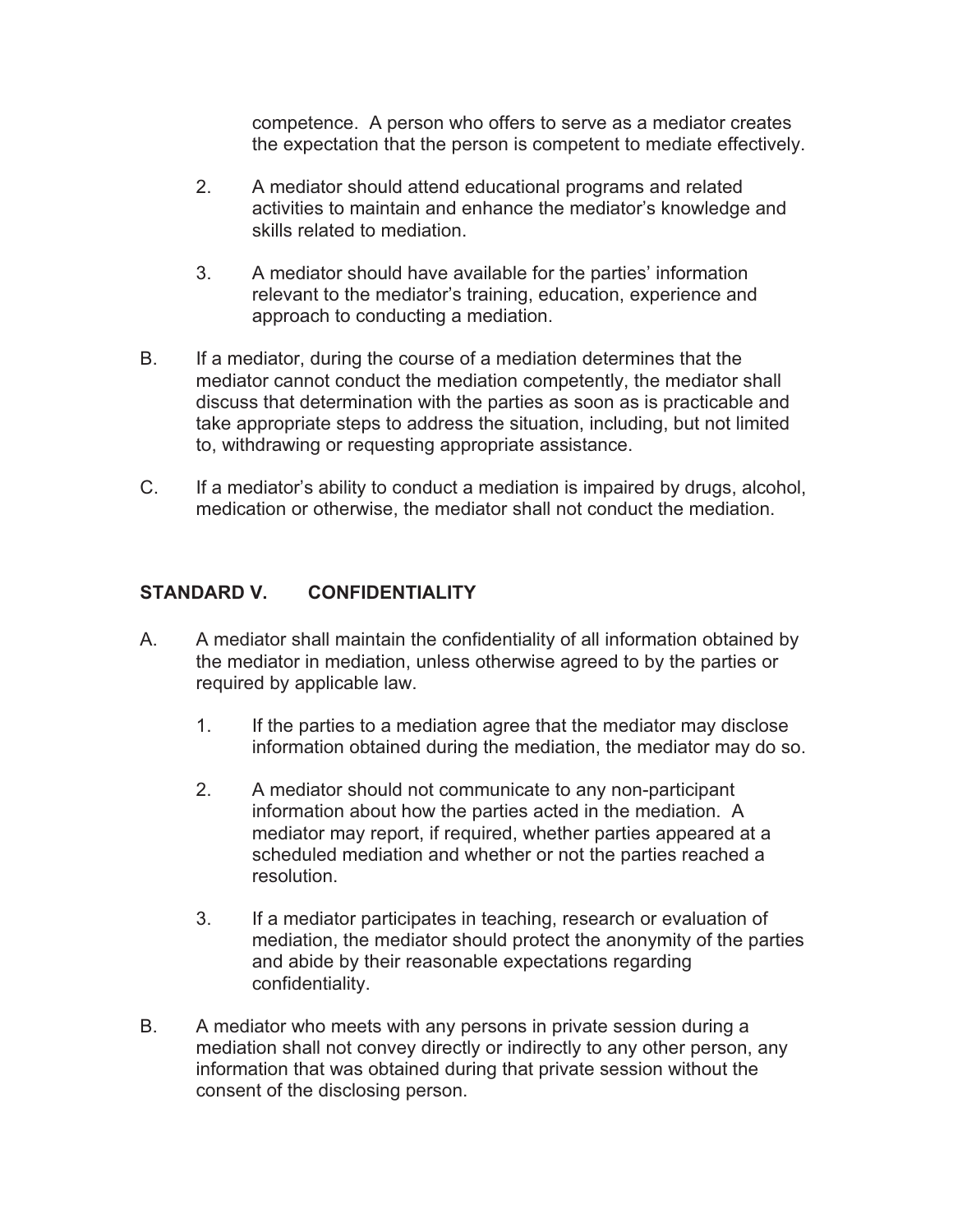- C. A mediator shall promote understanding among the parties of the extent to which the parties will maintain confidentiality of information they obtain in a mediation.
- D. Depending on the circumstance of a mediation, the parties may have varying expectations regarding confidentiality that a mediator should address. The parties may make their own rules with respect to confidentiality, or the accepted practice of an individual mediator or institution may dictate a particular set of expectations.

#### **STANDARD VI. QUALITY OF THE PROCESS**

- A. A mediator shall conduct a mediation in accordance with these Standards and in a manner that promotes diligence, timeliness, safety, presence of the appropriate participants, party participation, procedural fairness, party competency and mutual respect among all participants.
	- 1. A mediator should agree to mediate only when the mediator is prepared to commit the attention essential to an effective mediation.
	- 2. A mediator should only accept cases when the mediator can satisfy the reasonable expectation of the parties concerning the timing of a mediation.
	- 3. The presence or absence of persons at a mediation depends on the agreement of the parties and the mediator. The parties and mediator may agree that others may be excluded from particular sessions or from all sessions.
	- 4. A mediator should promote honesty and candor between and among all participants, and a mediator shall not knowingly misrepresent any material fact or circumstance in the course of a mediation.
	- 5. The role of a mediator differs substantially from other professional roles. Mixing the role of a mediator and the role of another profession is problematic and thus, a mediator should distinguish between the roles. A mediator may provide information that the mediator is qualified by training or experience to provide, only if the mediator can do so consistent with these Standards.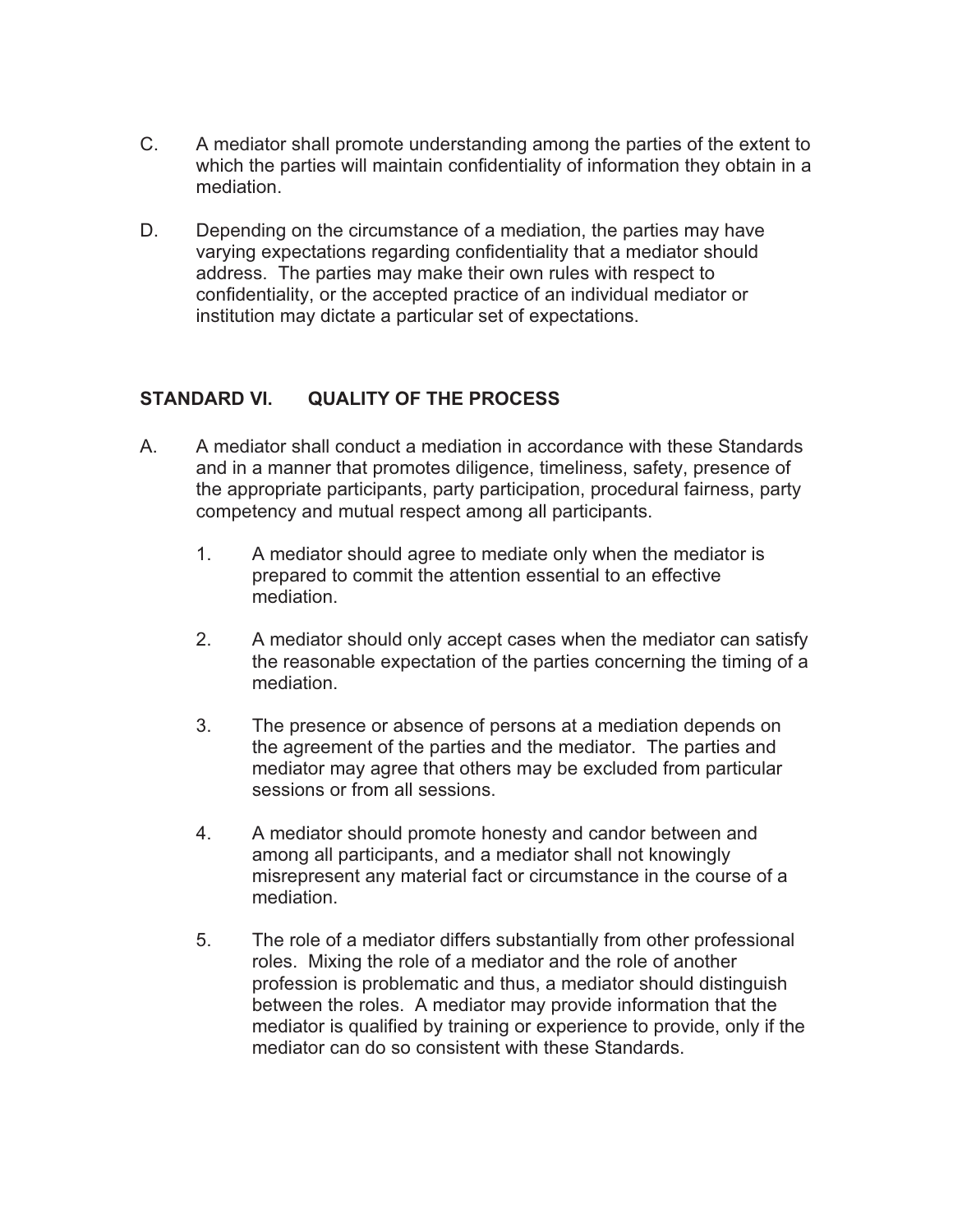- 6. A mediator shall not conduct a dispute resolution procedure other than mediation but label it mediation in an effort to gain the protection of rules, statutes, or other governing authorities pertaining to mediation.
- 7. A mediator may recommend, when appropriate, that parties consider resolving their dispute through arbitration, counseling, neutral evaluation or other processes.
- 8. A mediator shall not undertake an additional dispute resolution role in the same matter without the consent of the parties. Before providing such service, a mediator shall inform the parties of the implications of the change in process and obtain their consent to the change. A mediator who undertakes such role assumes different duties and responsibilities that may be governed by other standards.
- 9. If a mediation is being used to further criminal conduct, a mediator should take appropriate steps including, if necessary, postponing, withdrawing from or terminating the mediation.
- 10. If a party appears to have difficulty comprehending the process, issues, or settlement options, or difficulty participating in a mediation, the mediator should explore the circumstances and potential accommodations, modifications or adjustments that would make possible the party's capacity to comprehend, participate and exercise self-determination.
- B. If a mediator is made aware of domestic abuse or violence among the parties, the mediator shall take appropriate steps including, if necessary, postponing, withdrawing from or terminating the mediation.
- C. If a mediator believes that participant conduct, including that of the mediator, jeopardizes conducting a mediation consistent with these Standards, a mediator shall take appropriate steps including, if necessary, postponing, withdrawing from or terminating the mediation.

#### **STANDARD VII. ADVERTISING AND SOLICITATION**

A. A mediator shall be truthful and not misleading when advertising, soliciting or otherwise communicating the mediator's qualifications, experience, services and fees.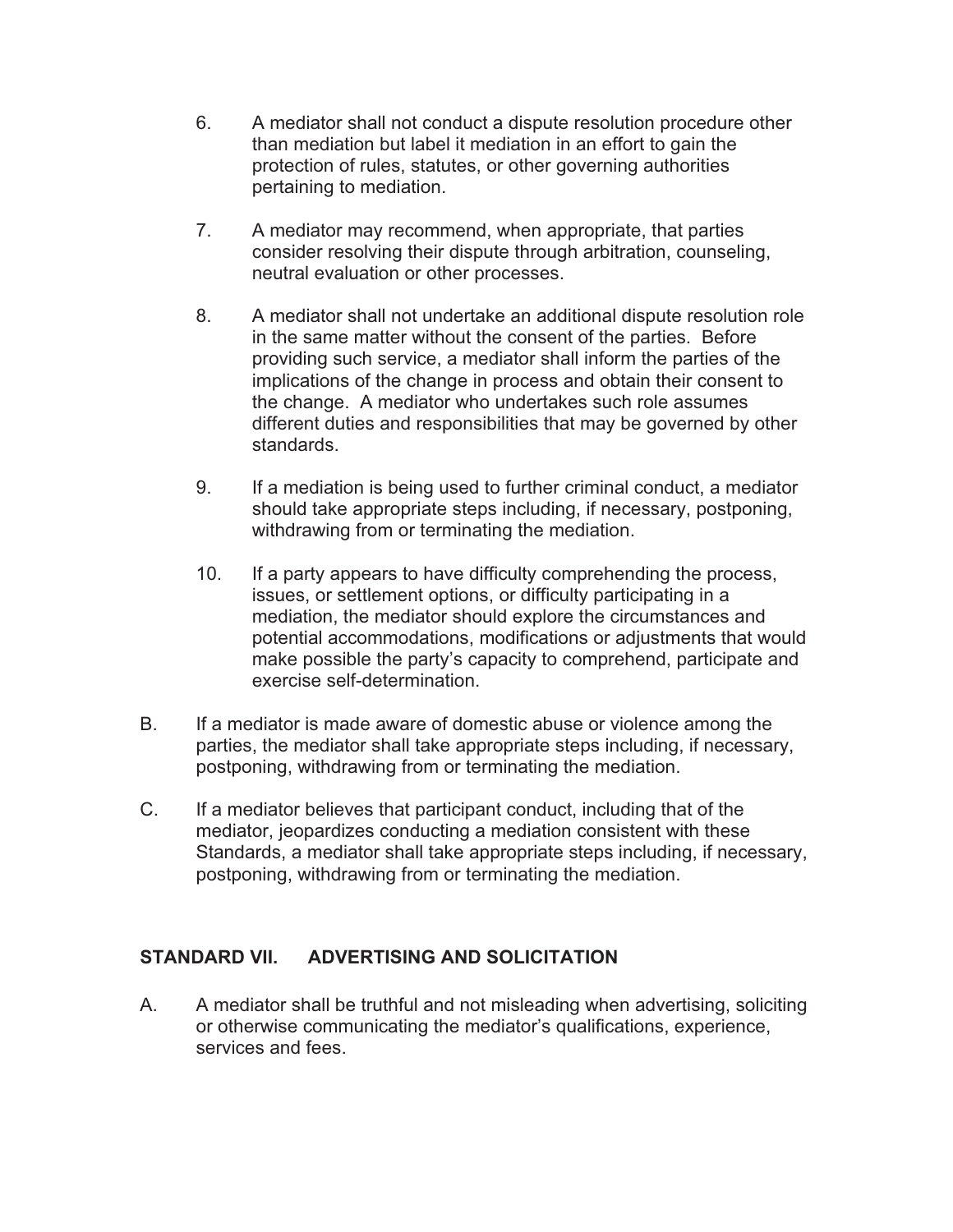- 1. A mediator should not include any promises as to outcome in communications, including business cards, stationery, or computerbased communications.
- 2. A mediator should only claim to meet the mediator qualifications of a governmental entity or private organization if that entity or organization has a recognized procedure for qualifying mediators and it grants such status to the mediator.
- B. A mediator shall not solicit in a manner that gives an appearance of partiality for or against a party or otherwise undermines the integrity of the process.
- C. A mediator shall not communicate to others, in promotional materials or through other forms of communication, the names of persons served without their permission.

#### **STANDARD VIII. FEES AND OTHER CHARGES**

- A. A mediator shall provide each party or each party's representative true and complete information about mediation fees, expenses and any other actual or potential charges that may be incurred in connection with a mediation.
	- 1. If a mediator charges fees, the mediator should develop them in light of all relevant factors, including the type and complexity of the matter, the qualifications of the mediator, the time required and the rates customary for such mediation services.
	- 2. A mediator's fee arrangement should be in writing unless the parties request otherwise.
- B. A mediator shall not charge fees in a manner that impairs a mediator's impartiality.
	- 1. A mediator should not enter into a fee agreement which is contingent upon the result of the mediation or amount of the settlement.
	- 2. While a mediator may accept unequal fee payments from the parties, a mediator should not allow such a fee arrangement to adversely impact the mediator's ability to conduct a mediation in an impartial manner.